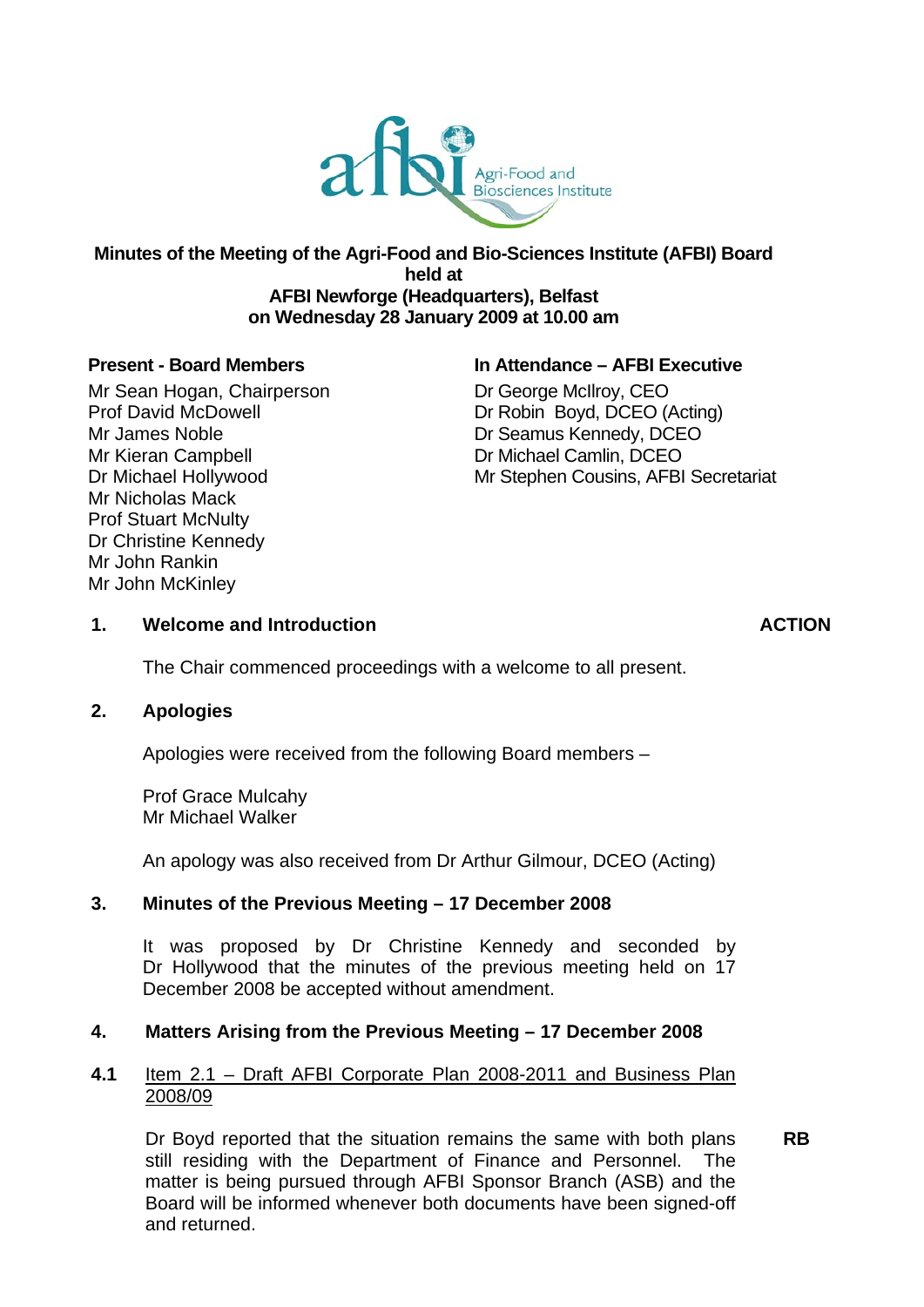## **4.2** Item 2.3 – Risk Management

The Board received confirmation that a copy of the updated AFBI Corporate Risk Register had been sent to members of the Audit Committee for comment and side-copied to the Chair for information. The comments will be addressed at the next meeting of the Audit Committee on 3 February 2009.

## **4.3** Item 2.6 – Intellectual Property (IP) Issue

Dr Boyd reported that work was on going in relation to this matter with the Departmental Solicitors Office involved in examining the legalities of transferring the assets and liabilities from DARD to AFBI. The Board noted that the matter is being driven by DARD and looked forward to this being completed along with other "*carry-over issues"* such as pensions, being resolved.

#### **4.4** Item 2.7 – Publication Scheme

if the AFBI Board takes a more strategic approach to the business. The Board were advised that the information published on the AFBI website complies with the legal requirements of the Scheme but there may be an issue regarding the publication of future minutes particularly

In the general discussion that followed it was agreed there was a need to seek clarity and guidance on the way forward. It was suggested that **EXEC**  the Executive may wish to compare the format and content of minutes published by other organisations such as the Strategic Investment Board and if necessary seek a legal opinion from AFBI's legal advisors.

## **4.5** Item 8 – Crossnacreevy Relocation

The Board were informed that the Business Case compiled by the Crossnacreevy Relocation Team had been forwarded to DARD and the matter now rests with the Department.

## **4.6** Item 9.1 – Rolling Database of Issues Raised at Board Meetings

Secretary confirmed and the Board noted that the Rolling Database of Issues had been updated since the last date of meeting.

## **5. Report from Chief Executive's Office and Business Support Unit**

## **5.1** AFBI Risk Management

The AFBI Corporate Risk Register has been updated and circulated to members of the Audit Committee for comment. The updated document will be the subject of further discussion at the forthcoming meeting of the Audit Committee being held on 3 February 2009 when Dr Seamus Kennedy will give a presentation on AFBI's Emergency Response Capability in relation to Risk No 5.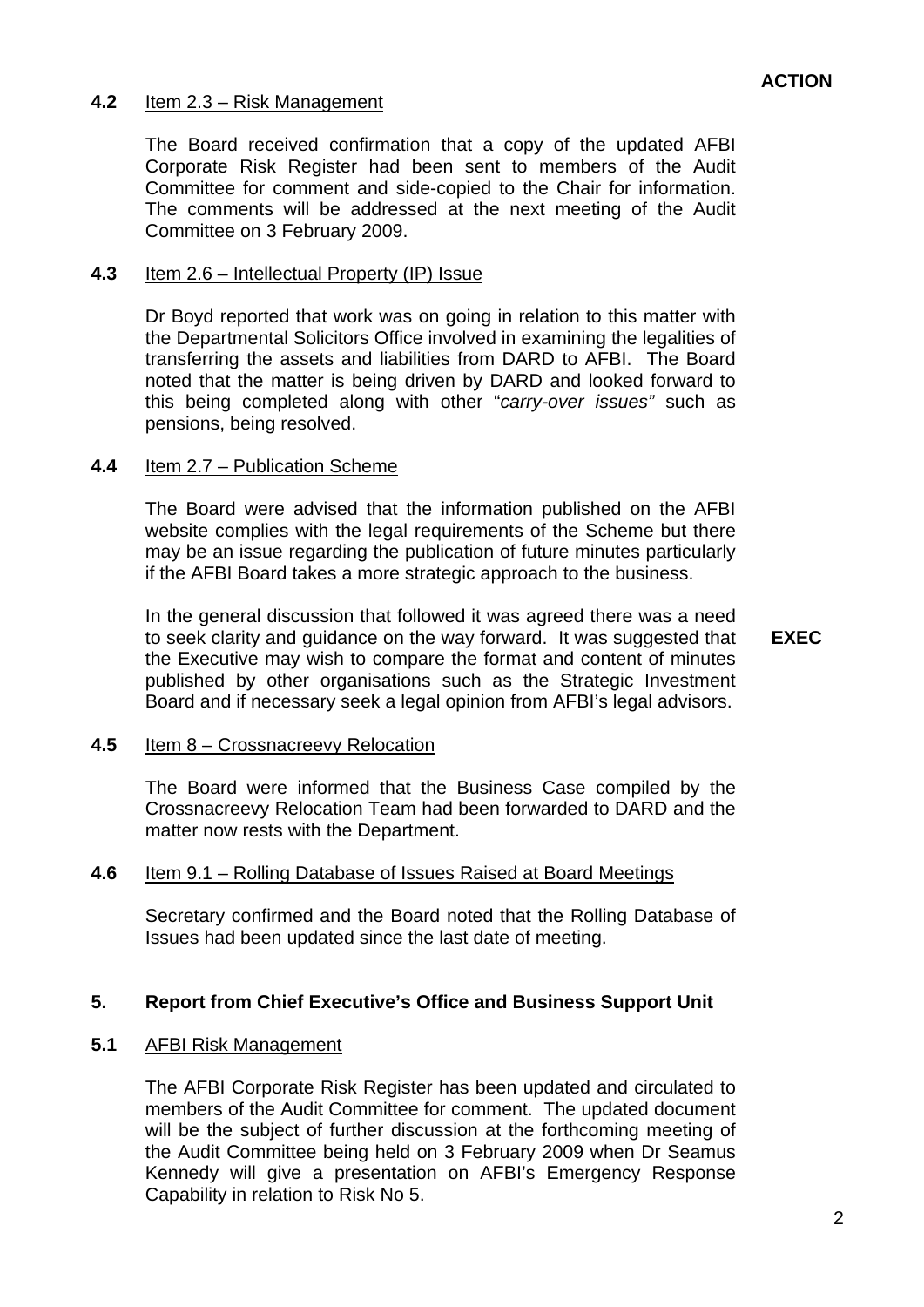### **5.2** Fraud and Whistleblowing

There were no reports of fraud or whistle blowing within the organisation.

#### **5.3** Health and Safety

There were no major issues to report.

The Board were appreciative of the update and it was agreed that Dr Boyd advised the Board of a recent change in legislation that amended the 1974 Health and Safety Act and came into effect on the 16 January 2009. The main amendment is an increase in the penalties for breach of the legislation but it does not alter the responsibility of management in their duty of care towards employees. Dr Boyd, on behalf of the Executive, would provide the Board with a paper outlining the major amendments and increases in the penalties.

**EXEC/RB** 

In the general discussion that followed the Board inquired about the roles and responsibilities of DARD as landlord and AFBI as tenant.

The Executive confirmed that through the existing Service Level Agreement (SLA) between AFBI and DARD, DARD as landlord retains responsibility for the safety and maintenance of the AFBI Estate.

The Board also sought assurance that there was no significant delay from when building work is identified and the actual time taken for contractors to carry it out.

In order to provide the Board with assurance that there is an adequate communication system in place within AFBI that identifies and prioritises the work and between AFBI and DARD that enables the work to be carried out, the Executive agreed that it would provide the Board with a presentation on the communication system. The Board accepted the offer and were content to let the Executive make the necessary arrangements.

**EXEC** 

## **5.4** Finance – Presentation of Revised Format of the Finance Report and Update on 2008/09 Budget

The presentation of the revised format of the finance report was given by Dr Boyd on behalf of the Executive. The Board noted the changes and signified that they were content with the revised format of the report.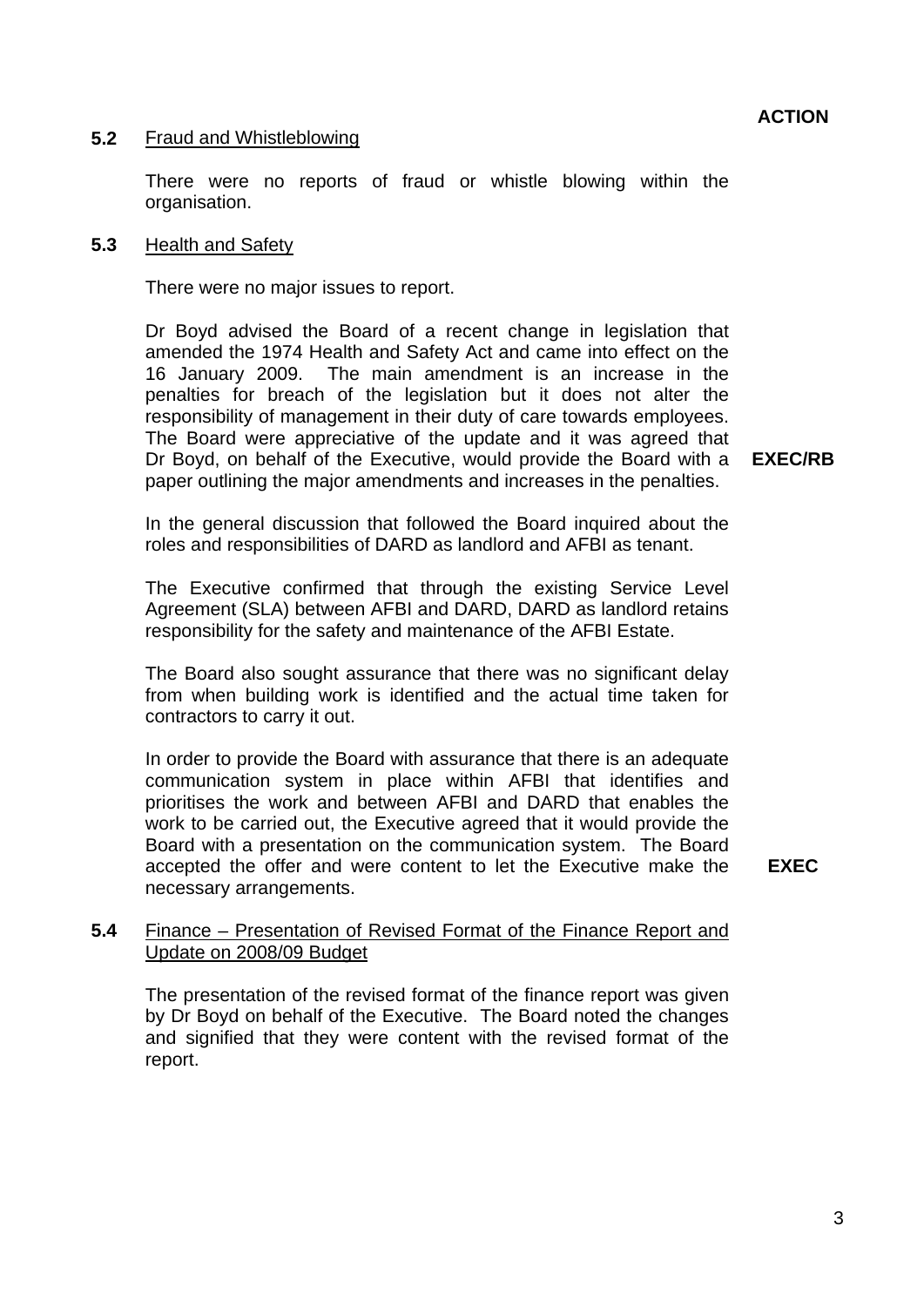## **ACTION**

In the general discussion following the presentation the Executive assured the Board that it was permissible for AFBI to reallocate budgets within the area of resource in order to manage the business. However this would be on the proviso that this remained within the overall DARD resource budget line which would not change in year unless additional or reduced funding occurred.

The Board also inquired if there was any risk that DARD would claw back any additional income. In response the Executive stated that this would only apply to retention of profits and if this did become an issue then AFBI would give consideration to the establishment of a spin-out company.

#### **5.5** AFBI Annual Report and Statement of Accounts 2007/08

The Annual Report and Statement of Accounts for 2007/08 having been signed-off by the Northern Ireland Comptroller General, was laid before the Library of the Northern Ireland Assembly on the 21 January 2009. An electronic version of the Report will be issued to stakeholders and a hard copy will also be made available. The report will also be available on Compact Disc (CD) and for download from the AFBI website.

The Board stated that this was excellent news and asked that a vote of thanks be relayed to all of the staff involved.

#### **6. AFBI Business Opportunities**

The Executive provided the Board with an update on a number of developments that have taken place since the last date of meeting.

#### **6.1** Review of IP Policy

The Executive informed the Board that AFBI in conjunction with the Internal Auditors (Deloitte) were undertaking a review of its Intellectual Property Rights (IPR) Policy. The first stage in the process is the need to identify existing IPR within the organisation and this will be done through an IPR Audit.

#### **6.2** Request from Strategic Investment Board (SIB) for AFBI input into a presentation to Office of First Minister and Deputy First Minister

The Executive are working with SIB on a presentation to be given to the OFMDFM that highlights the commercial success of a Non-Departmental Public Body.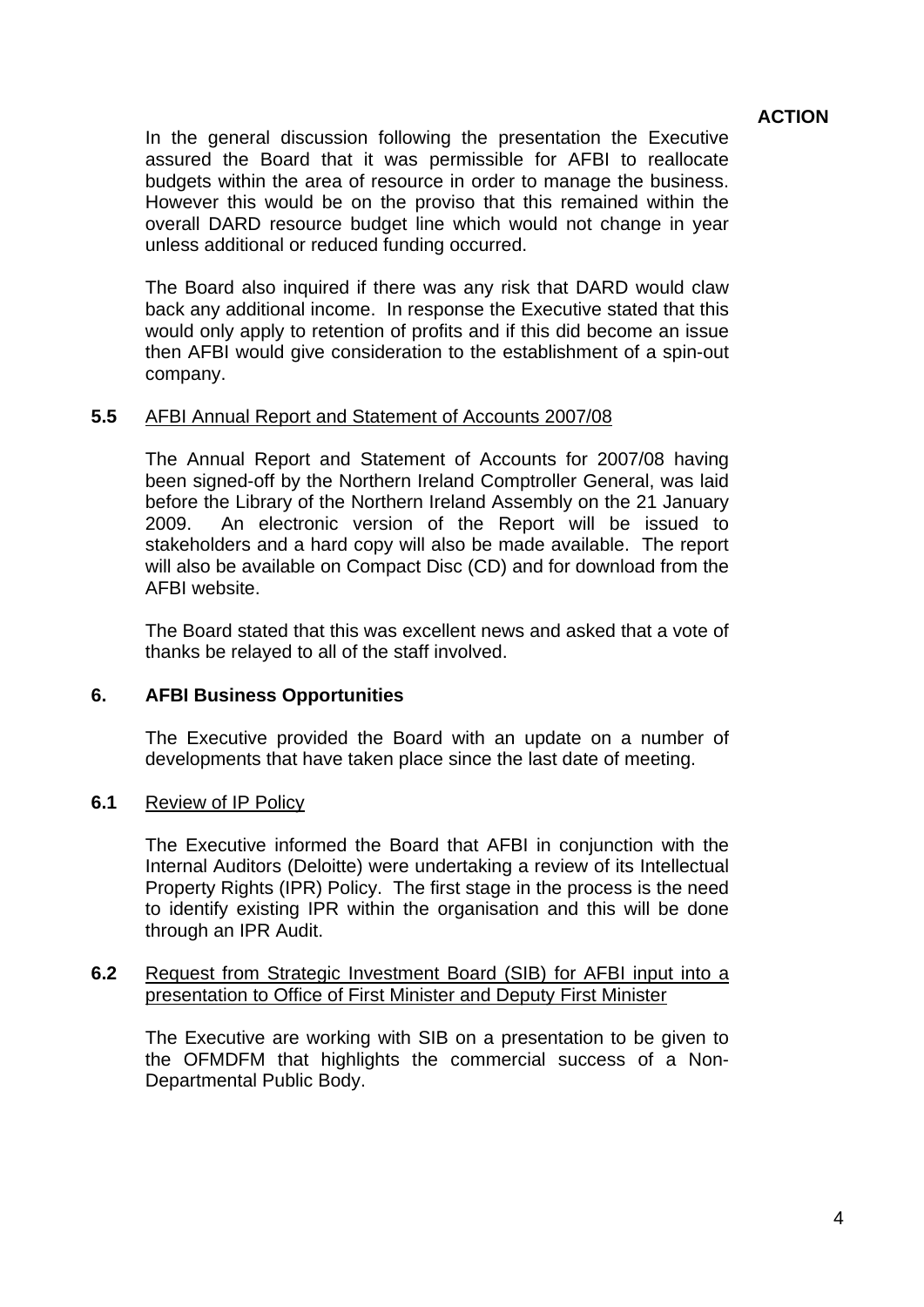### **6.3** Delegation from the Chinese Academy of Agricultural Sciences (CAAS) Visitation

Work is ongoing in developing a draft "*action plan*" that will assist in taking forward the various suggestions and ideas that were identified during the recent visit.

### **6.4** Northern Ireland Science Park

Confirmation was given that AFBI were now signed up as a partner to the Connect 25K Awards.

In response the Board indicated that they were content that these issues were progressing and thanked the Executive for a very encouraging report.

With regard to the request from SIB re a presentation to OFMDFM, the Board suggested that the presentation should also include reference to the need for a SAPO4 facility. This request from SIB would certainly provide a great opportunity to highlight the SAPO4 case at the highest level of local government. The Executive advised that this suggestion had already been considered and the Executive have every intention of availing of the opportunity.

In relation to the IPR Review, the Board acknowledged that this would be a very useful exercise and it would be beneficial to have all of the IPR within AFBI listed for future reference.

#### **6.5** AFBI Strategies

Project groups have now been established and have agreed the Terms of Reference for the various strands. The focus of attention is now centred on the boundaries and framework for each of the project groups with the findings and comments being submitted to the AFBI Senior Management Team and then to the Board.

The Executive regard this as the most appropriate way of keeping the Board informed rather than producing a final report at the completion of the projects.

The Board expressed their appreciation for the update and look forward to receiving reports and updates at future meetings.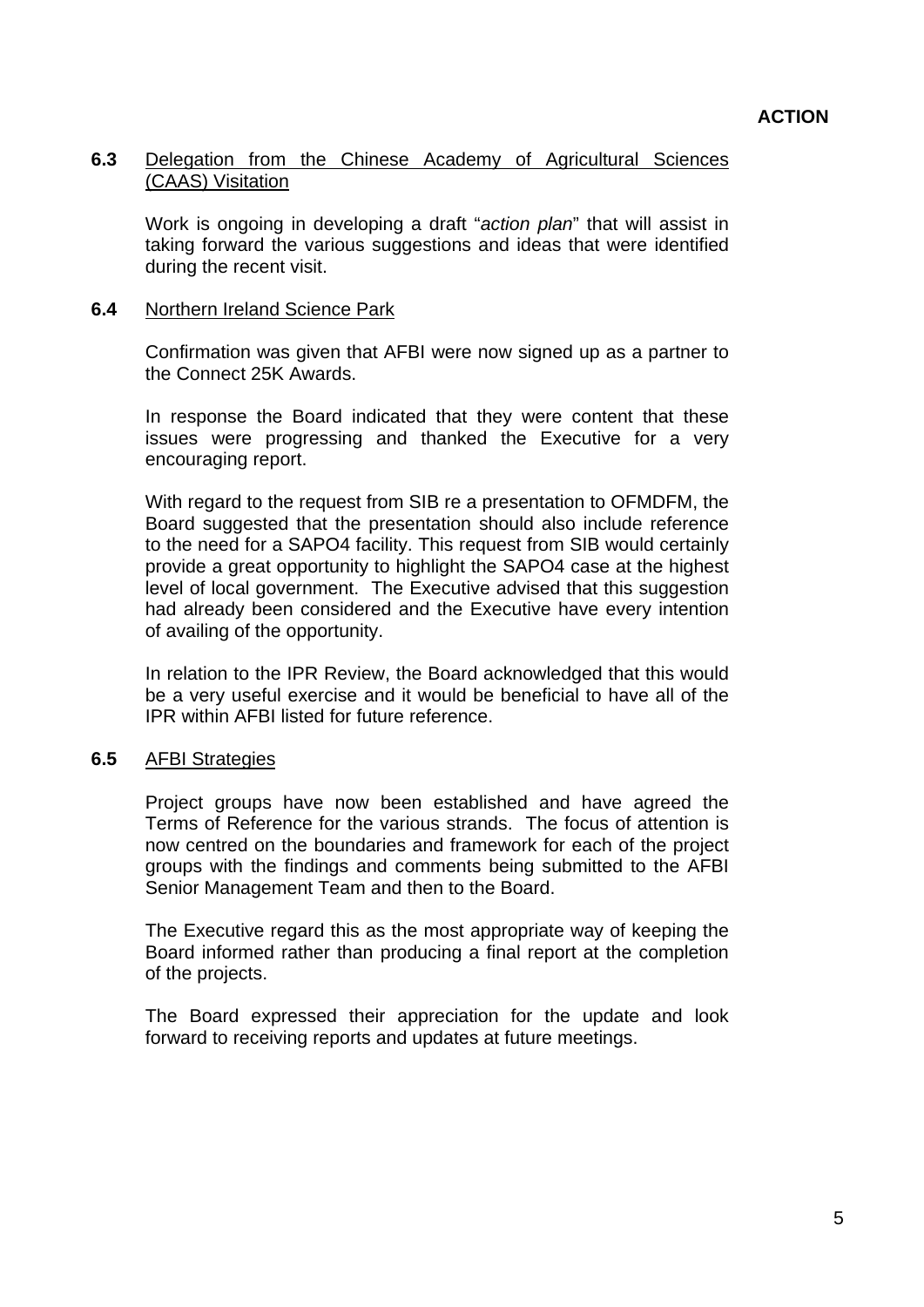### **7.** Pensions Issue **ACTION ACTION**

The Board expressed its continuing desire to have this matter resolved and accepted that the Executive were doing all in their power to bring the outstanding issues to a speedy conclusion.

## **8. Rewards and Recognition to Staff Scheme**

The Executive informed the Board that the redrafted Rewards and Recognition to Staff Scheme document had been submitted to DARD and the latest advice from DARD states that there is now a need for a supporting business case. This will undoubtedly cause further delays in the Board's attempt to have this Scheme approved and may have an impact on the forthcoming court case relating to the allocation of royalty payments to one or more AFBI inventors.

The Board expressed deep disappointment and frustration at this latest development and encouraged Dr Boyd to maintain progress on this issue.

**RB** 

## **9. Request for a SAPO4 Facility**

The Board were advised that a meeting had taken place recently between AFBI Management, AFBI Sponsor Branch (ASB) and DARD Facilities Management Branch (FMB) regarding the future use of the Main Building at Veterinary Sciences Division (VSD), AFBI Stormont.

During discussions all parties had accepted that the plan for a SAPO4 facility would be considered as an integral part of the overall modernisation of the VSD site.

The Executive are therefore going forward on the basis that a request for a SAPO4 facility will be part of the ongoing discussions regarding the future of the Main Building at VSD and at the same time continuing to work on the supporting business case.

The Board were very encouraged by this report and the fact that the request for this facility was not being considered in isolation but part of the wider estates issue and as such underlines AFBI's aim of looking to the future.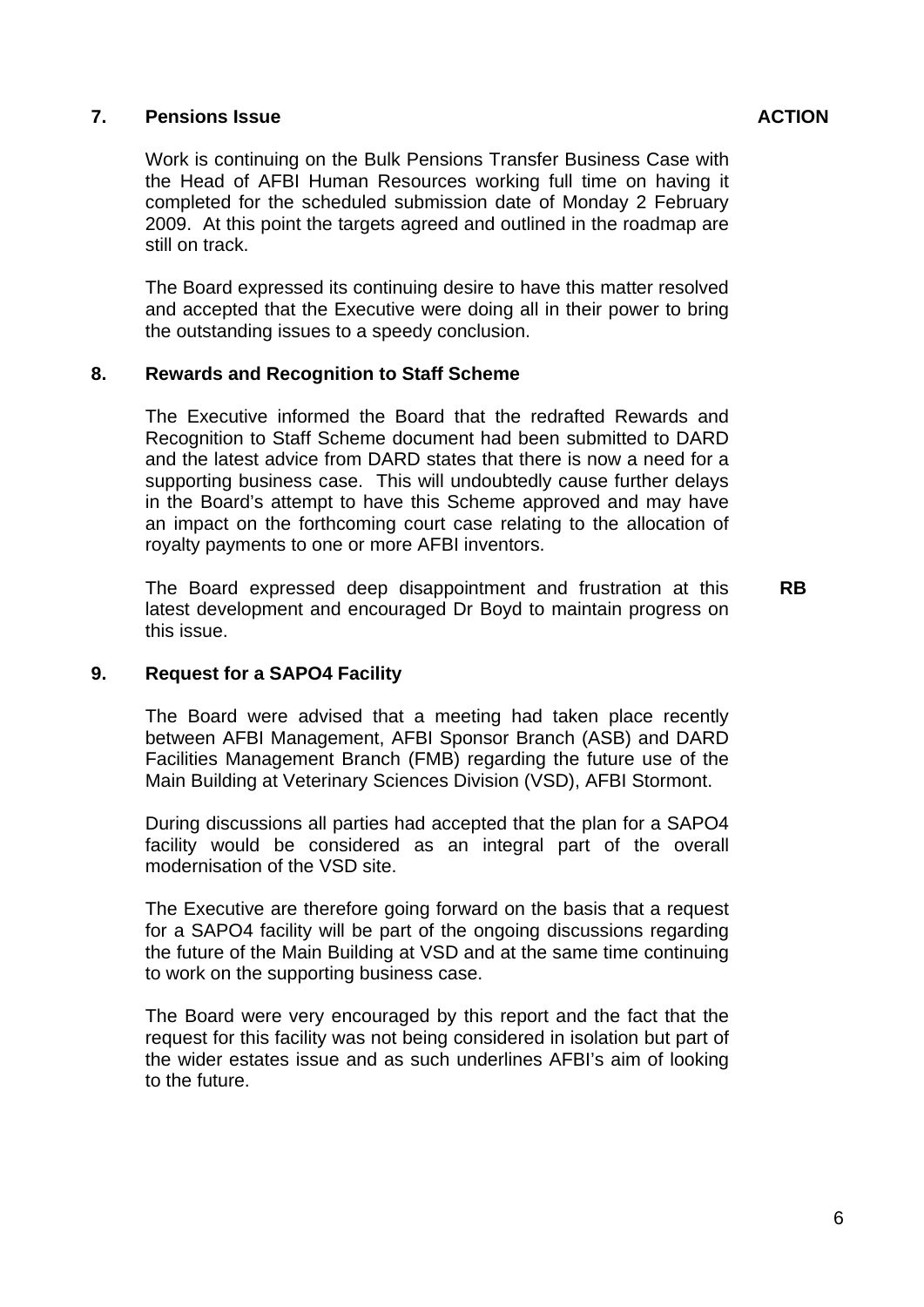Further to the above report, the Board were also informed that problems relating to the "*middle floor"* of the Lamont Building at VSD had been resolved and management at VSD are now waiting on the outcome of a health and safety report before finalising occupancy of the building. The Board welcomed the progress that has been made and thanked the Executive for the update. **ACTION** 

### **10. Any Other Business**

#### **10.1** Rolling Database

The Board noted that the Rolling Database of Issues had been updated to reflect the current position at the start of today's meeting. It was agreed that the Secretary would provide a further update for the next meeting that will reflect today's deliberations. **SEC** 

### **10.2** AFBI Audit Committee - Renewal of Membership

The Board were advised that the three year term of office for a number of serving members on the AFBI Audit Committee will expire during May 2009. However, as the members concerned will also complete their term of office on the AFBI Board at the end of March 2010, consideration would need to be given with regard to their replacements and how the change over is managed.

Following general discussion on the issue it was agreed that towards the end of the current financial year the Board would appoint two new members to the AFBI Audit Committee who would then shadow the outgoing members. **BOARD** 

It was agreed that this arrangement would also apply to the Remuneration Committee and any other Sub-Committees of the Board.

It was noted that there may be a need to make a Business Case that would enhance the current ceiling for payments being made to members of the Board who sit on Board Sub-Committees. AFBI Executive to seek clarification and advise the Board. **EXEC** 

#### **11. Board Reserved Matters**

The Executive along with the Board Secretary left the meeting to enable the Board to complete its business under the heading of "*Board Reserved Matters*".